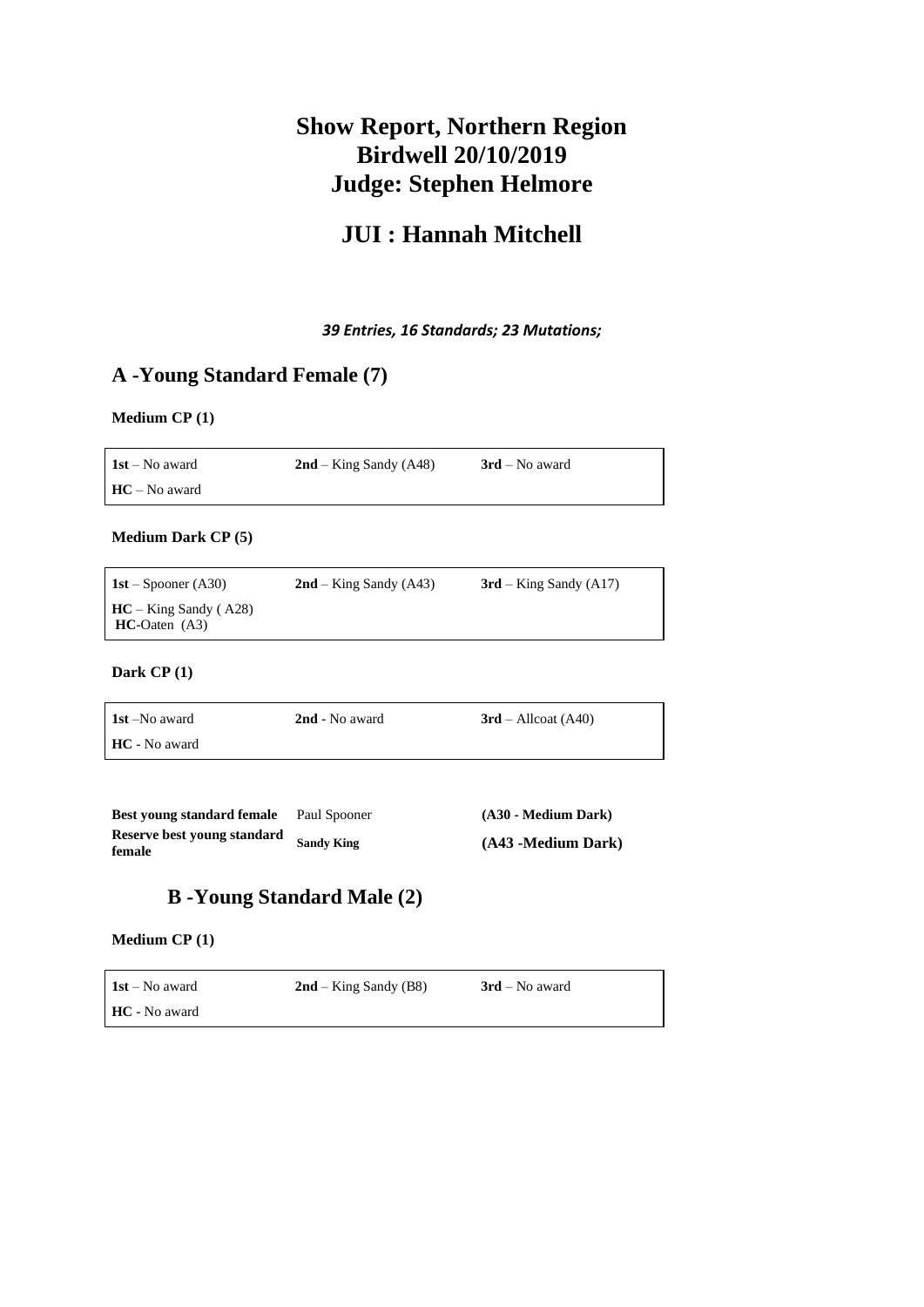**Dark CP (1)**

| $1st - No$ award                       | $2nd - Oaten (B10)$ | 3rd - No award        |
|----------------------------------------|---------------------|-----------------------|
| HC - No award                          |                     |                       |
|                                        |                     |                       |
| Best young standard male               | No award            |                       |
| Reserve best young standard<br>male    | No award            |                       |
| <b>Best young standard</b>             | <b>Paul Spooner</b> | (A30- Medium Dark)    |
| Reserve best young standard Sandy King |                     | $(A43 - Medium Dark)$ |

# **C -Adult Standard Female (2)**

### **Medium Dark CP (1)**

| $1st - No$ award | $2nd$ – Allcoat (C25) | $3rd$ – No award |
|------------------|-----------------------|------------------|
| $HC - No$ award  |                       |                  |

#### **Extra Dark CP (1)**

| 1st – Oaten (C35) | $2nd$ – No award | $3rd$ – No award |
|-------------------|------------------|------------------|
| $HC - No$ award   |                  |                  |

| Best adult standard female         | <b>Denise Oaten</b> | $(C35 - Extra Dark)$ |
|------------------------------------|---------------------|----------------------|
| <b>Reserve best adult standard</b> | No award            |                      |
| female                             |                     |                      |

# **D -Adult Standard Male (5)**

#### **Medium Dark CP (1)**

| $1st - No$ award | $2nd$ – No award | $3rd$ – Allcoat (D44) |
|------------------|------------------|-----------------------|
| $HC - No$ award  |                  |                       |

#### **Dark CP (1)**

| 1st – Spooner (D35) | $2nd$ – No award | 3rd - No award |
|---------------------|------------------|----------------|
| $HC - No$ award     |                  |                |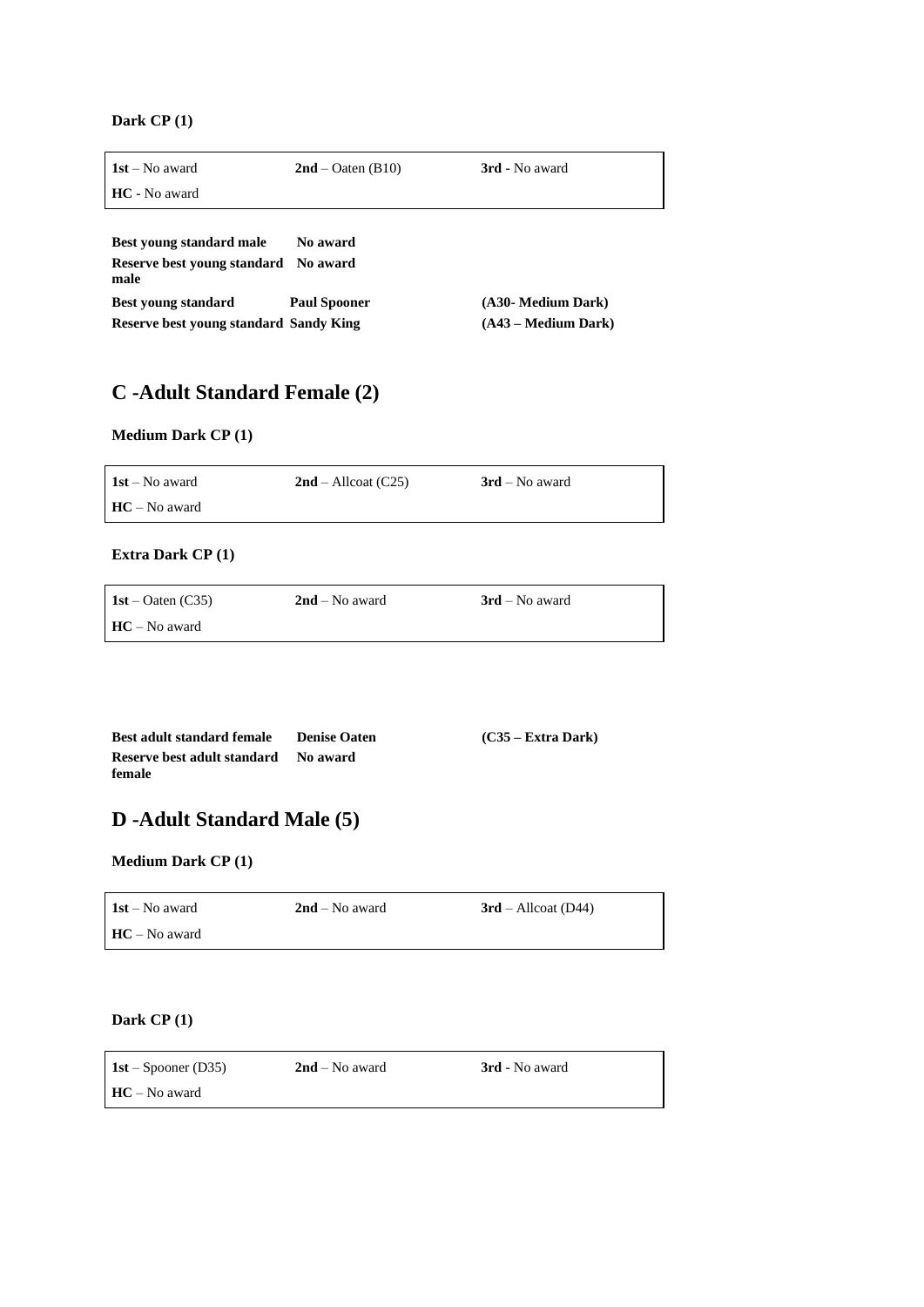#### **Extra Dark CP (3)**

| 1st - Oaten $(D2)$                  | $2nd$ – Allcoat (D43) | $3rd - Oaten (D50)$ |
|-------------------------------------|-----------------------|---------------------|
| HC - No award                       |                       |                     |
|                                     |                       |                     |
| Best adult standard male            | <b>Denise Oaten</b>   | $(D2 - Extra Dark)$ |
| Reserve best adult standard<br>male | <b>Paul Spooner</b>   | (D35 - Dark)        |
| Best adult standard                 | <b>Denise Oaten</b>   | (D2 - Extra Dark)   |
| Reserve best adult standard         | Paul Spooner          | (D35 - Extra Dark)  |
| <b>Best standard</b>                | <b>Denise Oaten</b>   | $(D2 - Extra Dark)$ |
| Reserve best standard               | <b>Paul Spooner</b>   | (D35 - Dark)        |

# **E -Young Mutations (11)**

#### **Beige – Not Colour Phased (2)**

| 1st – King Sandy (E38) | $2nd - Oaten (E6)$ | $3rd$ – No award |
|------------------------|--------------------|------------------|
| $HC - No$ award        |                    |                  |

#### **Black Velvet - Not Colour Phased (4)**

| 1st – King Sandy (E19) | $2nd - King$ Sandy (E16) | $3rd$ – Allcoat (E17) |
|------------------------|--------------------------|-----------------------|
| $HC - All coat (E29)$  |                          |                       |

#### **Black white cross – Not Colour Phased ( 2 )**

| 1st – King Sandy (E21) | $2nd$ – No award | 3rd –No award |
|------------------------|------------------|---------------|
| $HC - Spooner (E28)$   |                  |               |

#### **Wilson White - Not Colour Phased (2)**

| 1st $-Spooner$ (E20) | $2nd - King$ Sandy (E4) | $3rd$ – No award |
|----------------------|-------------------------|------------------|
| $HC - No$ award      |                         |                  |

#### **Sullivan Violet - Not Colour Phased (1)**

| 1st – King Sandy (E49) | $2nd - No$ award | $3rd$ – No award |
|------------------------|------------------|------------------|
| $HC - No$ award        |                  |                  |

## **NE -Novice Young Mutation (1)**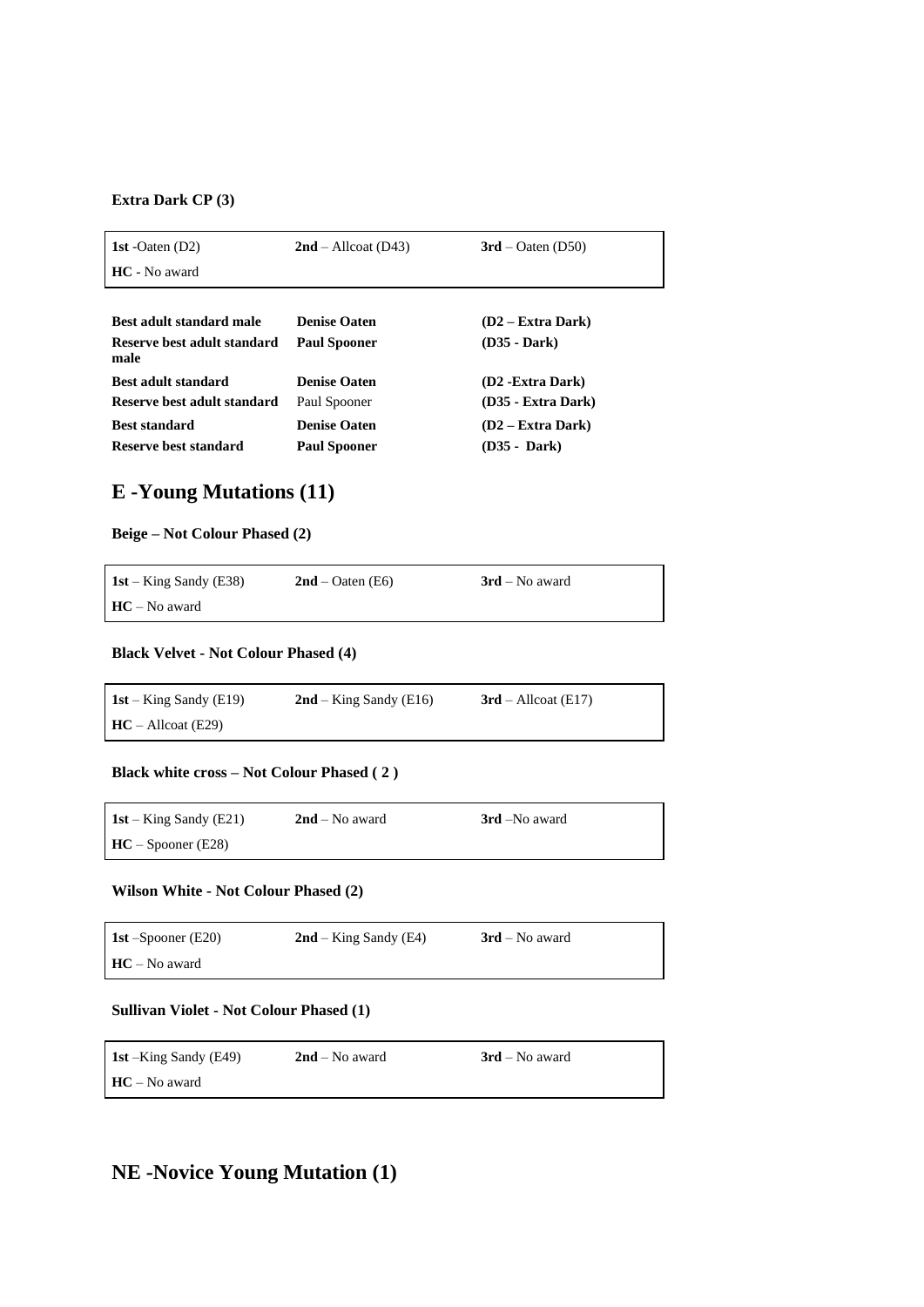#### **Black Velvet - Not Colour Phased (1)**

| $1st$ – Marshall (NE22)                                          | $2nd - No$ award                       | $3rd$ – No award                                  |
|------------------------------------------------------------------|----------------------------------------|---------------------------------------------------|
| <b>HC</b> - No award                                             |                                        |                                                   |
|                                                                  |                                        |                                                   |
| <b>Best young mutation</b><br><b>Reserve best young mutation</b> | <b>Sandy King</b><br><b>Sandy King</b> | (E19 – Black Velvet)<br>(E21 – Black white cross) |

### **F -Adult Mutations (12)**

**Beige - Not Colour Phased (2)**

| 1st – Oaten (F45) | $2nd - Oaten (F4)$ | 3rd - No award |
|-------------------|--------------------|----------------|
| $HC - No$ award   |                    |                |

#### **Wilson White - Not Colour Phased (4)**

| 1st – Allcoat (F29)   | $2nd - Oaten$ (F26) | $3rd - Oaten (F42)$ |
|-----------------------|---------------------|---------------------|
| $HC - All coat (F44)$ |                     |                     |

#### **Homo Beige - Not Colour Phased (1)**

| 1st – Oaten (F18) | 2nd - No award | $3rd$ – No award |
|-------------------|----------------|------------------|
| $HC - No$ award   |                |                  |

#### **Self Black - Not Colour Phased (3)**

| $1st - Oaten$ (F39) | $2nd - Oaten$ (F35) | $3rd$ – Oaten (F23) |
|---------------------|---------------------|---------------------|
| $HC - No$ award     |                     |                     |

#### **Black Velvet - Not Colour Phased (2)**

| <b>1st</b> – Allcoat (F21) | $2nd$ – Allcoat (F48) | $3rd$ – No award |
|----------------------------|-----------------------|------------------|
| $HC - No$ award            |                       |                  |

### **NF -Novice Adult Mutation (2)**

**Black Velvet - Not Colour Phased (1)**

| $1st - No$ award | <b>2nd</b> - Marshall (NF46) | $3rd$ – No award |
|------------------|------------------------------|------------------|
|                  |                              |                  |